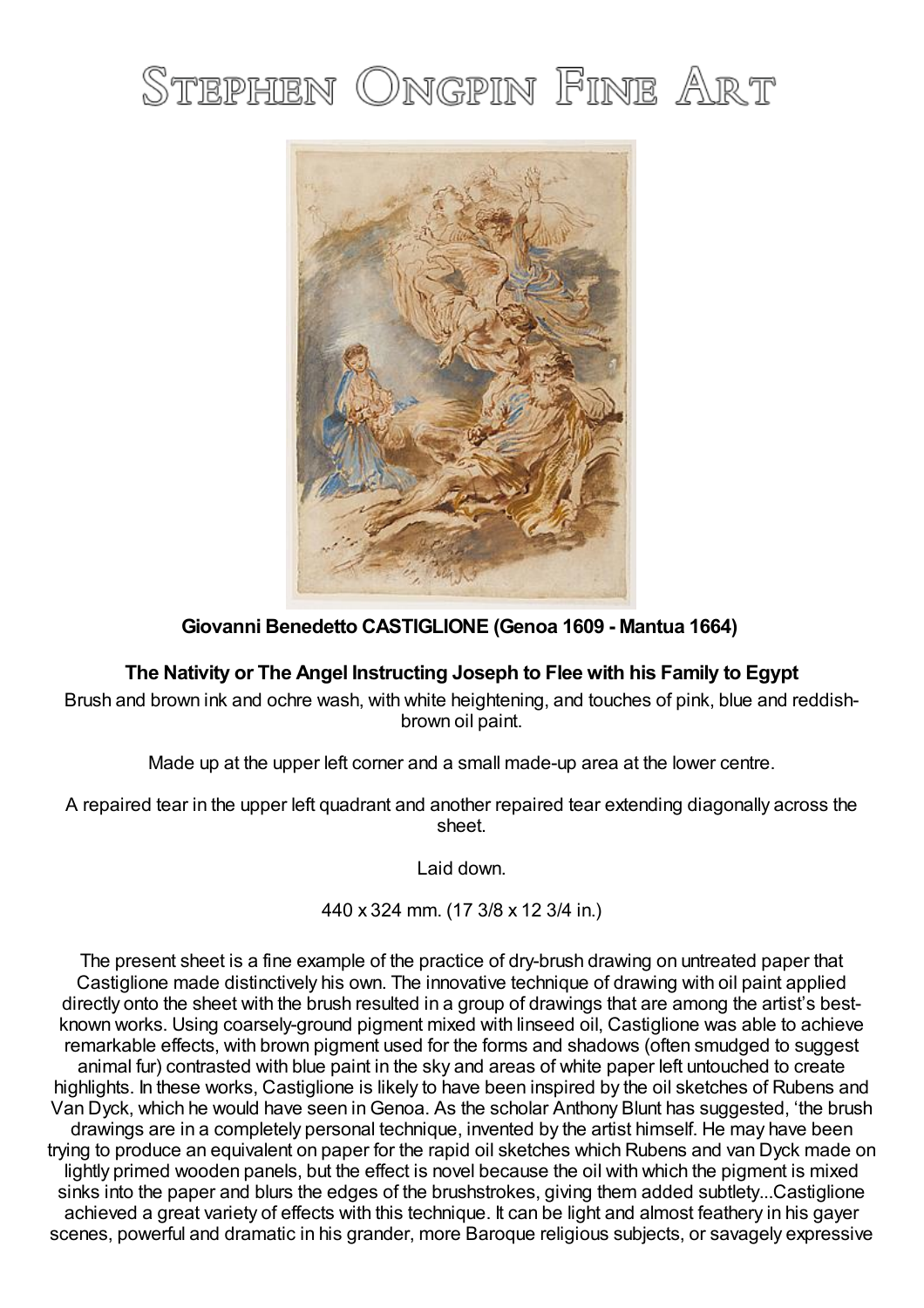in his very late drawings.'

Despite their seemingly unfinished appearance, Castiglione's brush drawings seem to have been conceived and made as independent works for sale, rather than preparatory studies or working drawings, although their compositions are sometimes replicated in his pictures. They are usually difficult to date, since they can only rarely be directly associated with paintings, but the earliest are thought to date from the 1630s, with the majority produced after the middle of the 1640s. In general, it appears that earlier in his career Castiglione's brush drawings in oil are handled in a looser, more fluid manner than his later studies, which have a more elaborate, finished quality. Blunt has noted of such brush drawings that 'The pigment used varies at different periods from a yellowish or even greenish brown, to a fairly strong orange, and in the late drawings to a dull crimson. In the early sketches the whole effect is obtained by sharp, clearly defined brush strokes, but in the later works semi-transparent washes are used, and in some cases the sky and parts of the figures are finished with ordinary oil paint mixed in the normal way with a binding medium. This method had great advantages for an artist of Castiglione's particular temperament. It is a rapid and fluent technique which enables the painter – one cannot really say draughtsman in this context – to obtain with a few strokes a striking, if sometimes rather superficial effect. It is well suited to the lively baroque form of composition which Castiglione used, particularly in his later period. It offers no opportunity for the careful, thoughtful formulation employed by a Poussin, but such a conception of art was in any case entirely foreign to Castiglione.'

Castiglione was particularly fond of the theme of the Nativity or Adoration of the Shepherds, which was repeated with variations in a number of brush drawings, as well as in monotypes. This fine brush drawing is likely to date from the last years of the artist's career. As has been noted, 'By the late 1650s Castiglione's working procedure was entirely internalised, and increasingly his expressiveness outweighed the descriptive function of the drawings…he applied successive layers of drier and more opaque red-brown earth colours over initial markings of liquid yellowish-brown stains, then set off the composition with accents of pale blue-greys and off-whites, sometimes even violets, and a smattering of illegible stray lines to hint at unresolved components of the composition. In their unfinished painterly state, these drawings appeal strongly to our modernist sensibilities, revealing much of his creative process as he built up the image…Castiglione's prodigious creative capacities remained undimmed even at the end of his artistic journey.'

Although a late work by the artist, and probably datable to the late 1650s or early 1660s, it may be noted of the present sheet that the pose of the Virgin and Child is reminiscent of the same figure group in Castiglione's monumental altarpiece of The Adoration of the Shepherds, signed and dated 1645, in the church of San Luca inGenoa, which is one of the artist's earliest dated works, and among his most celebrated. An almost identical figure of the reclining Saint Joseph also appears in a brush drawing of The Angel Appearing to Saint Joseph in the Royal Collection at Windsor Castle.

An analogous, albeit somewhat smaller, brush drawing of The Penitence of Saint Peter by Castiglione which was, like the present sheet, at one time in the notable collection of the American banker and philanthropist Jules Semon Bache (1861-1944) - was on the art market in New York in 1999. Stylistic comparisons may also be made with a brush drawing of The Adoration of the Shepherds, formerly in the Mariette collection and today in the Hermitage in St. Petersburg and another of Angels Adoring the Virgin and Child in the Nationalmuseum in Stockholm.